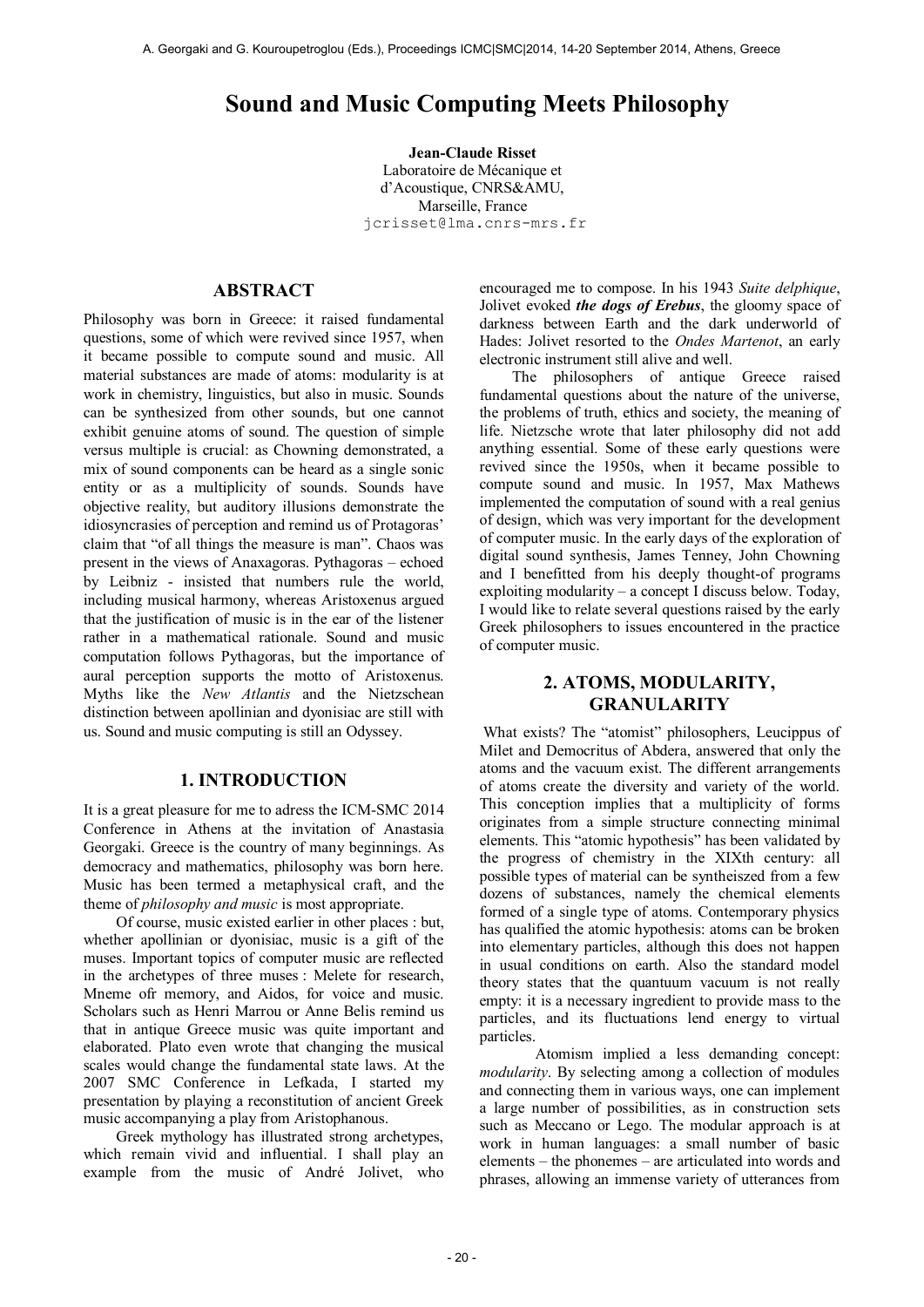a limited elementary repertoire. In fact, the idea of a system articulated from a small number of distinct, discontinuous elements – "discrete" in the mathematical sense – had been clearly expressed in the early XIXth century by the linguist Wilhelm von Humbolt. Biology also gives rise to an incredible diversity of animals and plants: common living "bricks" of life have only been indentified some fifty years ago.

. Thanks to programming, one can synthesize sounds in many different ways. But when Max Mathews began to write programs for sound synthesis, he soon realized that he would have to spend his life writing different programs to implement different musical ideas. So he undertook to write a really flexible program, as universal as possible. The main key to flexibility was the modular approach. Starting with Music3 (1959), the Music*n* programs – written by Max and by others - would be compilers, that is, programs that could generate a multiplicity of different programs. The user has to decide about the kind of sound synthesis he or she wants to implement: he must then make the appropriate choice among a repertoire of available modules, each of which corresponds to an elementary function of sound production or transformation (oscillator, adder, multiplier, random number generator, filter...). The user must then assemble the chosen modules at will, as if he or she were patching a modular synthesizer. Any connection of modules corresponds to a particular synthesis model: it is called *instrument* by analogy. An instrument can play different *notes* corresponding to instantiations of that instrument. To use a synthesis program like Music5 or Csound, one must define the instruments and provide a list of notes that activate these instruments. One should not take the terms of instruments and notes too literally, since they could lead to believe that the program is tailored to a "music of notes": this is not so*.* A single note, in the sense of the program, can last a hundredth of a second or ten minutes, it can span a complex evolution comprising thousands of notes in the usual sense; it can also fuse with other notes to give rise to a unique sound entity.

 Contrary to a common belief, Max Mathews's modular conception did not copy that of synthesizers: on the contrary, it inspired the analog devices built by Moog, Buchla and Ketoff using voltage control - these appeared after 1964, while Music3 was written in 1959. This modular concept has influenced most synthesis programs –Max's Music4 and Music5, but also Music10, Music360, Music 11, CMusic, Csound. It also inspired most analog or digital synthesizers – such as Arp, DX7, 4X, SYTER, compilers for physical modeling - such as Genesis, Mimesis, Modalys, real-time programs like MaxMSP and Pure Data - and more widely flow-based and object-oriented programming, used in languages for electronic circuits simulation or signal processing such as MATLAB. The Music*n* programs are *software toolboxes*.

The modules are *virtual*; they correspond to portions of program code. Connections are stipulated by a declarative text that must follow conventions specific to the program. It is meaningful to represent the connections in terms of a diagram: the Musicn programs are *block-diagram compilers*. Fig. 1 below shows two Music4 instruments, hand-written by Mathews for a 1965 Gravesaner Blätter article commissioned by Hermann Scherchen. In certain later implementations, the connections can be defined graphically, as in a MaxMSP patch.

 From 1964, I myself used Music4 and Music5 to build sounds by additive synthesis, for example, imitations of trumpets or bells, in which each partial is defined by a separate note, and also sound textures with various morphologies in which the notion of note vanishes. This affords wide and precise possibilities to define and transform sound - to compose the sound itself. From 1964 also, John Chowning adapted Music4 to the PDP10 computer of the Artificial Intelligence Laboratories in Stanford – Music10 - to implement his experiments on illusory movements and frequency modulation.

 At this point of my ICMC-SMC 2014 keynote speech, I present *Several examples exemplifying the synthesis of sounds from elementary sounds : sine waves for quasi-periodic tones (Fourier, violin, trp), Gabor grains and wavelets; textures with various morphologies.* 

All periodic tones of frequency f can be produced through Fourier synthesis by adding sine waves of frequency f, 2f, 3, etc, with the proper amplitudes and phases. Quasi-periodic tones can be obtained by adding sine waves of frequency f, 2f, 3, etc, with the proper amplitudes – but it may be necessary to introduce a noisy component (cf. Serra & Smith). Synthesis can use other elementary components, such as Gabor grains or wavelets, which permit to resynthesize all "regular" sounds, as shown by Morlet, Grossmann, Arfib, Kronland-Martinet and Boyer. I insist here on the fact that sound synthesis is *modular* but not *atomic*: while chemical components require the presence of specific elements, a given sound can be synthesized from different elementary components such as sine waves, Walsh-Hadamard periodic square waves, Gabor grains (a process similar to certain windowed Fourier anaysissynthesis), wavelets, decaying sinusoids. Even if two syntheses using different elements produce the same end result, the various methods differ by their convenience and also by the aural acceptability of approximations: an approximate synthesis using the Walsh-Hadamard decomposition does not deteriorate gracefully as one using a decomposition in terms of sine waves. Granular synthesis has been initially introduced by Curtis Roads as a new synthesis method, used notably by Barry Truax and Horacio Vaggione.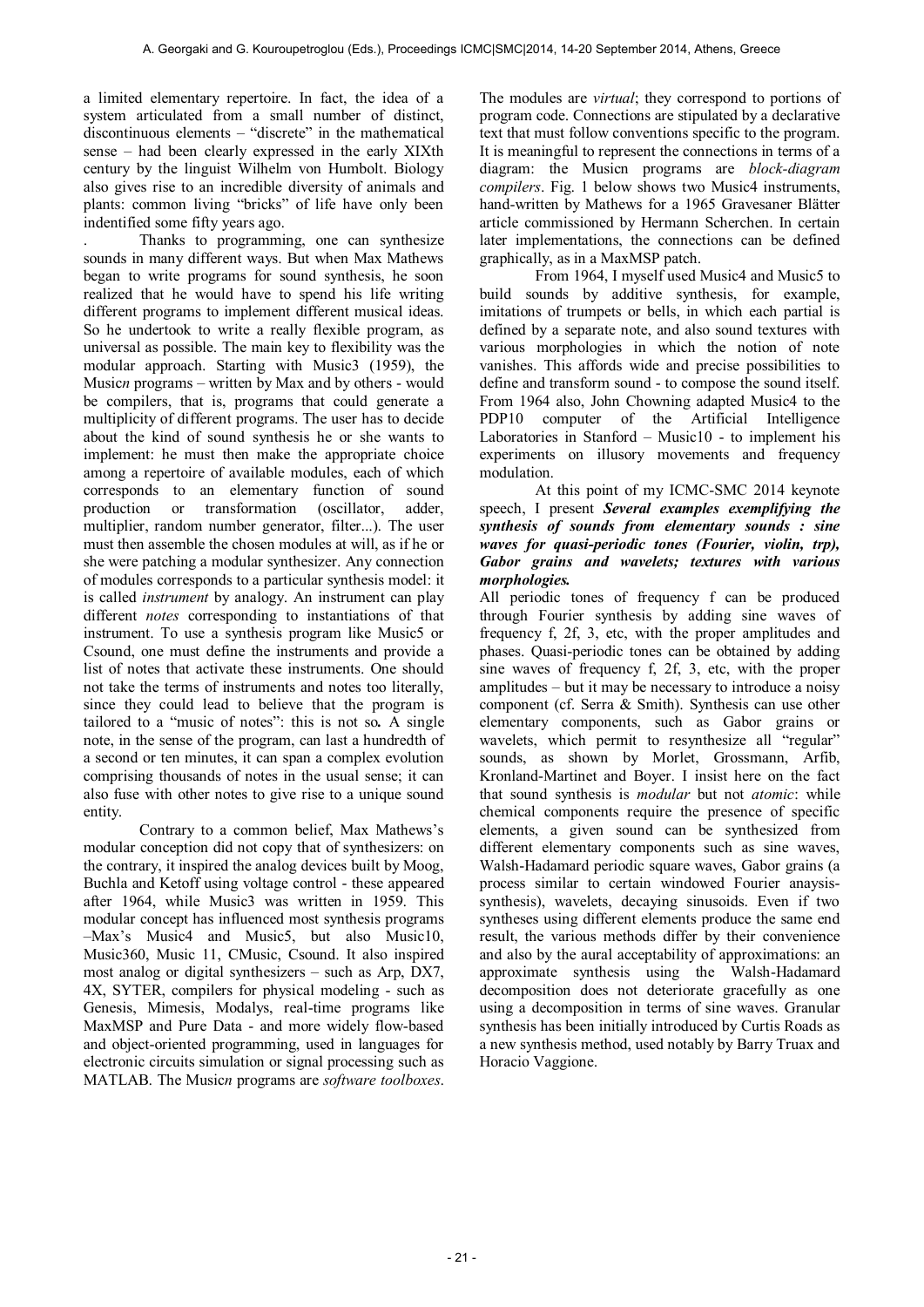

instruments.

#### **3. UNITY, MULTIPLICITY**

The concept of unity versus multiplicity – monism versus dualism or plurality - had a lively history in antique Greek philosophy. In a few words, Heraclites insisted that the universe changes constantly. Parmenides of Elea reacted against this disturbing idea of an eternal flux by proposing the opposite notion of universal stasis: according to him, things are stable, permanent, of the same nature; change and diversity are illusory. Zeno negated motion through paradoxes such as Achilles and the tortoise – an aporia solved later by the infinitesimal calculus of Newton and Leibniz. Parmenides thus proposed a monist conception of what exists – the being which cannot be what our senses tell us. Empedocles found this proposal untenable: plurality cannot emerge from the singular. Hence he rejected monism and proposed that instead of one single substance, there are four primitive substances: earth, water, air, fire. Modern physics indeed distinguish four states of matter: solids, liquids, gases, and plasmas (ions present in fires and at high temperatures). Other related notions were added by Anaxagoras – mixing, unmixing – and by the atomists Leucippus and Democritus.

 Again, modern physics showed that these ideas were visionary. How do they relate to sound and music computing?

 Stretching Parmenides' conception of permanence, one might relate it to the notion of timbral constancy or invariance. It is a common observation that a sound source can be reliably identified over a wide variety of circumstances. A trumpet or a singing voice are readily identified as such, regardless of pitch or dynamics, and they remain recognizable even when heard over a distortion-ridden pocket-sized transistor radio. Thus, the question arises as to the physical correlates of this constancy. Is there a physical invariant or a characteristic feature mediating a given timbre? The issue is important to understand how to evoke a given timbre by synthesis: one must be able to describe it in terms of the physical structure of sound. Here the strategy of *analysis by synthesis* gives us a foolproof test. I thus showed that a relation between loudness and spectrum can evoke a brassy sound. *Example on synthesis of trumpet*. Max Mathews showed that a relation between pitch and spectrum was the cue to the very specific vibrato of bowed strings. *Example of electronic violon*  We could illustrate this by applying the relation typical of the brass to the spectra of Max Mathews' electronic violon, using Bob Moog's voltage-controlled bandpass filters: played with a bow, the violin then sounds brassy! *Examples of brassy electronic violon.* Thus timbral identity may depend upon spectral flux and interdependance of parameters.

 The question of simple versus multiple is crucial in sound synthesis: When several tones are heard together, will the ear interpret them as a single sonic entity or as several distinguishable sounds? This relates to our capacity for *auditory scene analysis*, as Al Bregman calls it. The answer is complex. The sense of hearing is well equipped to distinguish several simultaneous sounds, but certain configurations of simultaneous sounds favor their fusion: harmonicity – sounds will tend to fuse if their frequency ratios are harmonic, proportional to 1, 2, 3, ...; small spacing; last but not least, common fate. These features are *ecologically justified*: they help the listener unravel many sonic components to distinguish between several sources. Through analysis by synthesis, John Chowning has shown that simulataneous sound components can be heard as a unique sonic entity – by imposing them a common fate - or as a multiplicity of sounds - by controlling minute differences between their behaviour. He has thus given a brilliant explanation of out capacity to distinguish two tones in unison. This understanding allowed him to make distinct voices emerge from a sonic magma in his work *Phone*.

#### *Examples of fusion/segregation: Chowning /sopranobaritone/ Bell-Fluid*

 I have been inspired by the four elements of Empedocles: my work *Elementa*, realized at GRM in 1998 ( $50<sup>th</sup>$  anniversary of musique concrète) resorts to different sound morphologies to evoke *Aqua, Focus, Aer, Terra*.

*Examples from Aqua, Focus, Aer, Terra* 

# **4. THE OBJECTIVE WORLD, PERCEPTION, ILLUSIONS**

Early philosophers of the so-called Milesian school such as Thales were concerned mostly about the nature of the physical world – the *physis*. Their philosophy was scientific and materialistic: it replaced mythological religious beliefs about the origin of the world by rational explanations. Later, philosophers became concerned about the human realm in addition to cosmological matters.

 The teachings of Pythagoras claimed that numbers rule the world – the rules of musical harmony as well as the motion of stars. Pythagoras founded a religious group distinguishing between spirit and matter,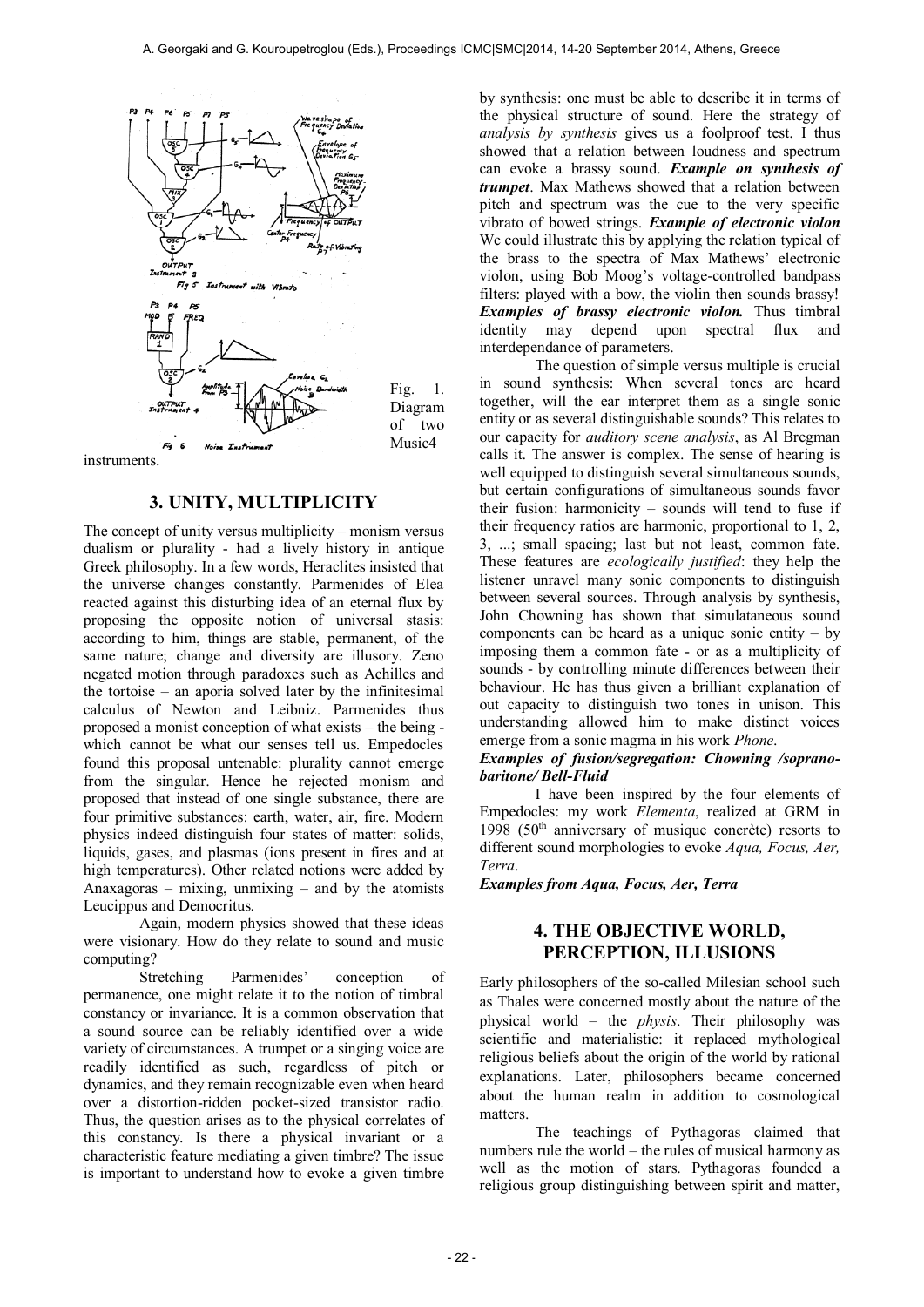harmony and discord – an early dualism, and he developed a genuine mystic of numbers, which was influential in encouraging the use of mathematics in Western science, according to Jean-Marie Souriau, a contemporary physicist specialist of general relativity and cosmology. Indeed, Galileo stated that the laws of nature use the language of mathematics. Leibniz was confident in physical predictability through calculation, long before Laplace's determinism. Leibniz wrote that music is the pleasure the human mind experiences from counting without being aware that it is counting. There is a continuing tradition of trust in the esthetic value of mathematical foundations, illustrated in different ways by Bela Bartok, Joseph Schillinger, George Gershwin, Henry Cowell, Milton Babbitt, Alain Danielou, Olivier Messiaen, Guerino Mazzola, Iannis Xenakis.

 In contradistinction, Aristoxenus of Tarentum, a disciple of Aristotle, argued that the justification of music is in the ear of the listener rather in a mathematical rationale. "Aristoxenous the musician" knew the mathematical prescriptions used in the elaborate musical theories of his time, but his experience led him to argue with Pythagoras and to agree with the relativism of Protagoras: he preached for the autonomy of the science of music. Sound computation echoes Pythagoras, but the exploration of sound synthesis stressed the importance of aural perception, thus supporting the view of Protagoras and Aristoxenus.

 Protagoras claimed that *of all things the measure is man*. This motto expresses a radical relativism, implying that truth, morality and beauty are relative to the human specificities: there are no external truths, eternal standards or absolute canons. This opens the door to individualism. It also stresses the specificity and the importance of human perception. Plato – followed later by Descartes - despised the errors of the sense: yet, in spite of his intellectualist point of view, our senses are our only windows to the world. As Purkinje wrote, sensory illusions are errors of the senses but truths of perception.

*Some examples of auditory illusions: illusory motions by Chowning and Doppler effect; my pitch and rhythm illusions: a sound that goes down in pitch when its frequencies are doubled; a beat that slows down when one doubles the sampling rate; a sound that goes up in pitch and speeds up but which ends lower and slower.* 

 Music is anchored in us. The musical phenomenon only takes place within certain ranges: our hearing limits its frequency span, but also its rhythmic span. Music no longer sounds as musical when one increases or decreases frequencies or speeds by a factor of 4. Echoing this relativisim, Max Mathews reminded that man's ear should remain the measure of all sounds: technology can produce an unlimited variety of sounds, but many of them are ugly, dangerous or inaudible.

# **5. CHAOS, FLUX**

Otto Rössler considers that the 'inventor" of chaos is the pre-socratic philosopher Anaxagoras. Around 1970, Rössler, a chemist self-proclaimed "specialist of nonspecialization", exhibited impressive examples of chaotic dynamics, in particular a remarkable *strange attractor* with a fractal structure. Anaxagoras had imagined primordial chaos as a homogenous mixture, a confused soup or milk containing all things. All things existed from the beginning, but they were undifferentiated and indistinguishable, as tiny pieces that had to be segregated. "Mind"or "spirit" (noös) could unmix the mixture, "separate the like from the unlike", thus making the simple emerge out of the complex. Nutrition is an example of the process of mixing/unmixing. Anaxagoras also appears to have been aware of self-similarity fractality - and eternal recurrence.

 Similar views exist in some cosmologies. At the end of the XIXth century, Poincaré justified the idea of eternal recurrence, evoked independently by Nietzsche. In the XXth century, self-organizing systems were evoked by Pierre Teilhard de Chardin and Ilya Prigogine: such systems produce "order from chaos". The idea of unmixing seems to be confirmed by recent theories of the big bang.

 Stravinsky viewed music as a construction instituting an order in things, specially betwen man and time. In the 1950s, information theory suggested that significant intelligible messages should have an information rate intermediary between order and disorder, periodicity and noise, predictability and unpredictability. Lejaren Hiller proposed to use computer programs to extract order from a "chaotic multitude of available possibilities". Xenakis composed "stochastic music": he sought a minimal structuration for music, initially for the macrostructure (composition), then, in Gendy3, for both macrostructure and microstructure – for syntax and vocabulary.

 Unmixing could be related to substractive synthesis. This method consists of submitting a spectrally rich wave to a specific type of filtering, thus arriving at the desired tone by eliminating unwanted elements rather than by assembling wanted ones. Subtractive synthesis is better adapted to certain types of sounds, specially voicelike sounds using predictive coding, and violin-like sounds using filters mimcking the resonances of the violin box, as demonstrated by Mathews and Kohut (1973).

 Anaxagoras' concept of unmixing is put to work in the powerful process of blind deconvolution, developed by Paris Smagardis and others: this process permits to separate two "voices" mixed together in a stereo recording (for example to get rid of the piano accompaniment in a stereo recording of a soprano lied recital).

 Chaotic phenomena have taken considerable importance in contemporary science: it imposes severe limits to predictability. Even simple dynamic systems may have chaotic behavior. Dynamic systems are characterized by their *attractors*, a kind of out-of-time multidimensional representation: chaotic systems have *strange attractors* with a fractal structure. The dialectic between order and chaos reminds of the debate between Parmenides and Heraclites. Creativity seems possible only at the frontier of order and chaos.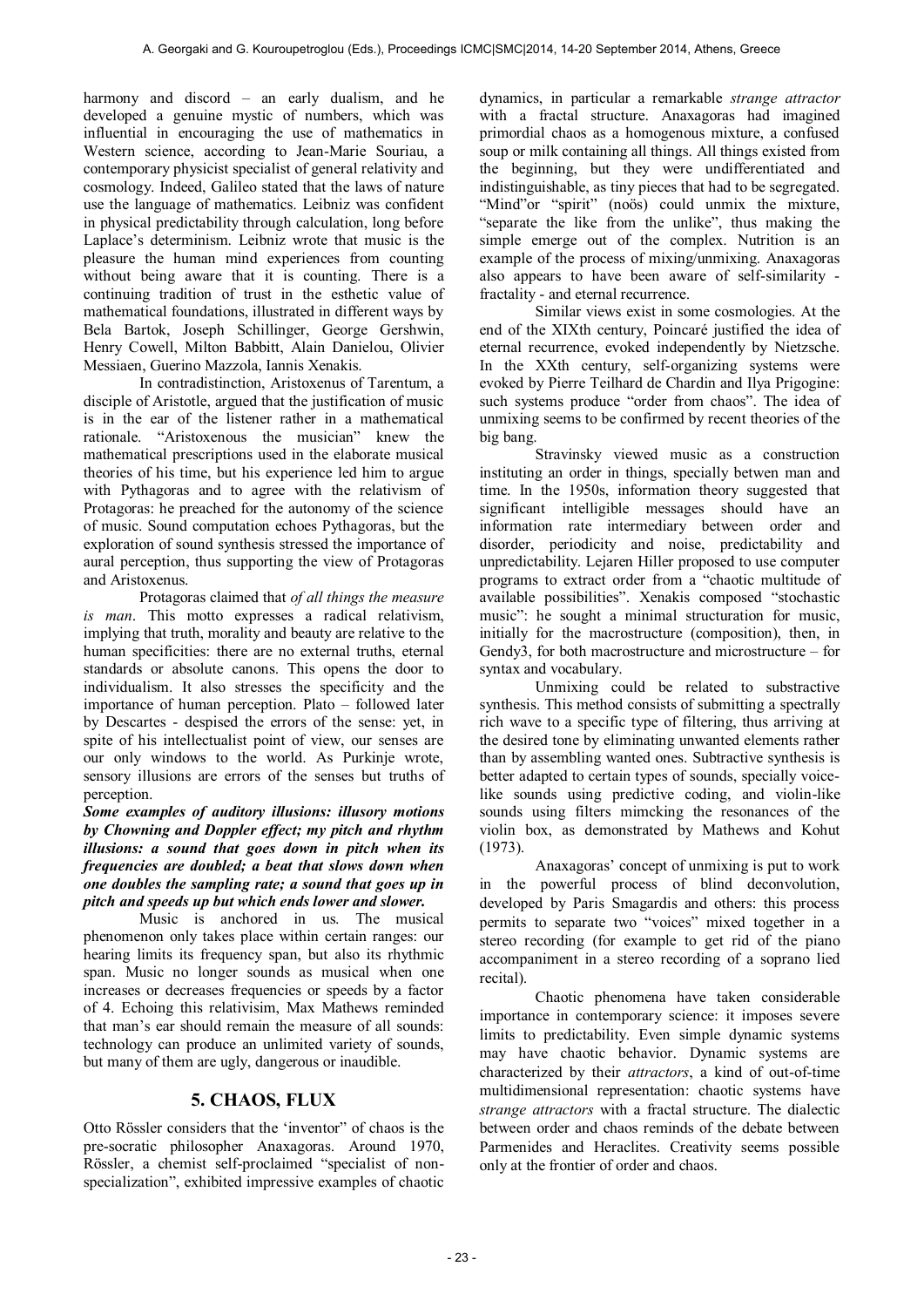The figures of chaos have often inspired music: Nicolas Darbon has written a treatise on the music of chaos. I have myself referred to chaos more or less litteraly or metaphorically in several works: *Phases* and *Strange Attractors* in 1988. Here is a brief passage en route to chaos at the end of my work *Pentacle* for harpsichord and computer (Elizabeth Chojnacka, harpsichord)

#### *En route to chaos (Pentacle)*

 As I mentioned earlier, Heraclitus of Ephesus insisted that the universe changes constantly. "It is impossible to step twice in the same river". The Japanese Ukiyo-e school of painting shows images of an impermanent floating world. Modern views agree that evolution is the dominant law for stars, for civilizations, and for living beings - Darwin's theory of evolution is no longer disputed. Hearing does not measure the physical parameters of the sound, but it is is finely tuned to the physical laws, since natural selection has favored the evolution of senses so as to help survival in a mechanical world buzzing, rustling and humming with acoustic sounds. This explains the interest of physical modelling for sound synthesis. Here is an early example of physical modelling, which makes kinematic sense.

#### *\*\*Bouncing ball\*\*Cadoz*

This strongly evokes a bouncing ball. It was produced around 1980 by Claude Cadoz at ACROE, Grenoble, by solving the Newton equation for motion. ACROE has developed modular software – Cordis-Anima-Genesis – which allows to connect massive points: a particle model.

#### **6. PLATO, ARISTOTLE, NEW ATLANTIS**

Plato, an essential philosopher, argued that there exists a realm of transcendental forms, a world of *Ideas*. His "allegory of the cave" suggests that people unaware of this theory of forms only see shadows and mistake appearance for reality. Following Socrates, Plato wanted to lay foundations for ethics based on absolute knowledge, hence fighting the stands of Protagoras.

 Plato was concerned about music : he apparently did not trust art for ethics and social organization. According to him, poets are bad teachers forging fables, and painters merely copy the *phenomena*, the appearances, which are only degraded copies of reality. Thus Plato recommended to cover poets with flowers and to ban them from the *Republic*.

 Aristotle was intent on increasing scientific knowledge. Less of an idealist, he was favorable to experimentation – and to art. He considered that the process of artistic creation mimics the processes of nature – a fight of form against matter, but he distinguished between imitation – mimesis – and creation – poesis – (creation of boats or of tragedies as well). Aristotle was intent on developing science; his view was that the universe was governed by purpose. In that sense, as Heraclites, he was a precursor of Darwin, even though natural selection is not really *teleological* – but it works as though it were.

 Plato evoked a mythical continent, *New Atlantis* – perhaps a reminiscence of the destruction of the

Minoan civilization, more than ten centuries B.C., by huge volcanic eruptions which caused considerable damage between the island of Santorin and Crete. This evocation inspired Sir Francis Bacon, Lord Chancellor of England, who described in his book *The New Atlantis* (1624) the utopia of a continent where scientific progress would strongly influence the daily life of the community. Here is a striking passage describing experiments on sound:

*We have also sound-houses, where we demonstrate and practice all sounds, and their generation. We have harmonies which you have not, of quarter-sounds, and lesser slides of sound. Divers instruments of music likewise to you unknown, some sweeter than any you have: together with bells and rings that are dainty and sweet. We represent small sounds as great and deep: likewise great sounds extenuate and sharp: we make diverse tremblings and warblings of sounds, which in their original are entire. We represent and imitate all articulate sounds and letters, and the voices and notes of beasts and birds. We have certain helps which set to the ear do further the hearing greatly. We have also divers strange and artificial echoes, reflecting the voice many times, and as it were tossing it: and some that give back the voice louder than it came: some shriller, some deeper ; yea, some rendering the voice differing in the letters or articulate sound from what they receive. We have also means to convey sounds in trunks and pipes, in strange lines and distances.* 

 I was impressed by this text, which seems an amazing prophecy of the recent possibilities of digital sound synthesis and processing. The visionary imagination of Bacon had been set in motion by the suggestion of the devices invented in his time, specially the development of the automated organ and other music machines. Similarly Edgar Varèse called for new musical materials from electricity after he heard from Feruccio Busoni about Thaddeus Cahill's *Dynamophone*. I had an occasion to design an evening of music around Bacon's *New Atlantis*. From the book, I excerpted a script guiding the listener throughout a kind of journey to the new continent imagined by Bacon. The actual purpose was to explore the new sonic continent of digital music - indeed a different realm: digital sounds can be pure constructions, they are not necessarily the trace of visible objects, they can be virtual, unreal, even paradoxical. Programming the synthesis of sounds permits to play with perception, to probe our innermost hearing mechanisms so as to give the appearance of presence and identity to illusory and immaterial sound objects escaping mechanical constraints. Sound processing also helps us to metamorphose natural sounds into hybrids that retain certain features of a given sound and other features of another one – sonic chimeras. The idea of the evening was to show that the computer does not have to make our sound world duller or smaller: on the contrary, digital sound should be used to expand the sonic world, as Varèse longued to do, to take advantage of our perceptual features, to explore new territories, and to invoke powers of the inner self. The strange sounds evoked by Bacon were demonstrated, and the music presented was chosen with the hope that it would convince the listener that the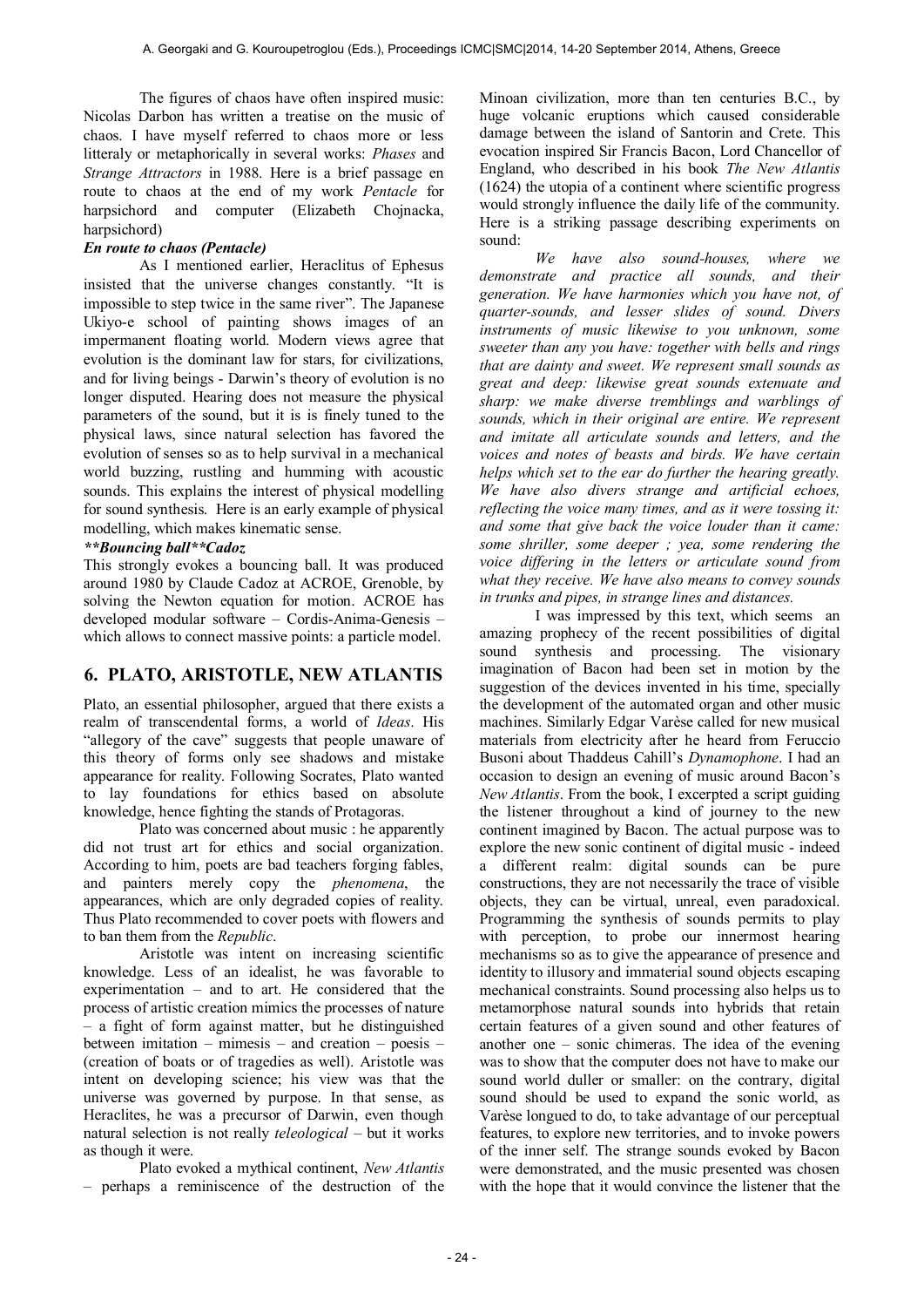computer can also foster imagination, dream and fantasy. The prophetic text of Bacon, read by actors, was illustrated by significant milestones of the continuing exploration of the digital domain, notably by John Chowning and myself (simulations and metamorphosis of acoustic instruments or the human voice, paradoxical sounds which go up and down, which speed up and slow down at the same time, illusions of sound movements in space). Besides my own pieces *Sud*, for computersynthesized sounds, and *Dérives*, for chorus and computer-synthesized sounds, one could hear John Chowning's *Phoné* and Michel Redolfi's *Immersion* (Redolfi pioneered underwater concerts)/.*New Atlantis* was presented in 1988 in the Giacometti Yard of the Fondation Maeght in Saint-Paul-de-Vence, with the essential contribution of Bruno Meyssat, a refined and musical sculptor of light.

# **7. CONCLUSIONS**

 I feel uneasy to have ventured on philosophical grounds. I refer to the a monumental treatise about concepts at work in western music, « Mathesis and subjectivity », written by the outstanding French composer and philosopher Hugues Dufourt. John Chowning and I can testify that since 1974 Dufourt has commented important issues of musical informatics with a deep and encouraging understanding. Dufourt suggests that contemporary music highlights what was rejected in the Greek world : it rather captures the evanescent, the ephemeral, the ambivalent, the Erebus, it favors the endless metamorphosis of qualities and forms ; as Nietzsche proclaimed, western music tends toward the liberation of the dyonisiac dimension and the acceptance of the inacceptable part of myths.

 I wish to mention a philosophical question implicit in the preoccupations of the antique Greek philosophers, a question was asked by the Gestalt psychologist Kurt Koffka in 1935. « Does the world appear the way it does because the world is the way it is, or because we are the way we are ? » To this question, Roger Shepard gave in 1981 the following anwer: « The world appears the way it does because we are the way we are » (we do not see infra-red or ultra-violet, we do not hear infra-sound or infra-sound, we do not have the sharp sense of smell of dogs) « but we are the way we are because we have evolved in a world that is the way it is. ». Shepard commented that evolution has caused living beings to internalize certain physical laws since it favored survival. Such a statement is fully supported by the understanding of hearing gained by the exploration of digital sound synthesis and processing. This digital sound synthesis and processing. This understanding can be helpful to explore new sonic territories : but sensory validity is not a sufficient criterium of esthetic success – faithfulness to external models, to mathematics or formalism is not either.

 The speculative visions of antique Greek philosophers about chaos, atoms, elements, flux, have found amazing confirmations in modern science, as though their brains were tuned to the physical world. Recently the mathematician Alain Connes and the neurologist Jean-Pierre Changeux argued: were

mathematics discovered or invented ? Connes believes that mathematical objects exist independently of man, while Changeux believes they are constructions of the human brain. To some extent the human brain is the way it is because it has evolved in a world that is the way it is. This suggests that one should not seek refuge in either formalism or empiricism, mathematical or perceptual justifications : raone should rather endeavour to reconcile them in unpredictable ways. Creation must assume the uncertainty of wandering in unmapped territories : computing sound and music is still an Odyssey.

# **8. REFERENCES**

Arfib, D, "Analysis, transformation, and resynthesis of musical sounds with the help of a time-frequency representation", in De Poli and al., *The representation of musical signals,* 1991,pp. 87-118.

Assayag, G, Feichtinger, H.G. and Rodrigues, J.F. (eds.), *Mathematics and Music: A Diderot Mathematical Forum*. Springer-Verlag, 1997.

Bacon, F, *The New Atlantis*, published in Latin in 1624. First English edition 1627. Reprint: The Harvard Classics, 1909-1914.

Bacry, A, Grossman, A and Zak, J, " Proof of the completeness of lattice states in the kqrepresentation", in *Physical Review*, B12, 1118, 1975.

Bastiaans, M.J., "Gabor's expansion of a signal into Gaussian elementary signals", in *Proceedings of the IEEE*, 68, 1980, pp. 538-539.

Bregman, A.S., *Auditory scene analysis - the perceptual organization of sound*. Cambridge, Mass: M.I.T. Press, 1990.

Cadoz, C, Luciani, A and Florens, J.L. "J CORDIS-ANIMA: a modeling and simulation system for sound and image synthesis - the general formalism", *Computer Music Journal*, vol. 17, no. 1, pp.19-29, 1993.

Changeux, J.P. and Connes, A, *Matière à pensée*. Odile Jacob, Paris, 1989. English translation : *Conversations on Mind, Matter, and Mathematics*, Princeton University Press, 1995.

Chowning, J.M., "The simulation of moving sound sources", *Journal of the Audio Engineering Society*, vol.19, Is. 2-6, 1971.

Chowning,J.M., "The synthesis of complex audio spectra by means of frequency modulation", *Journal of the Audio Engineering Society*, vol. 21, pp. 526- 534, 1973.

Chowning, J.M., "Frequency Modulation Synthesis of the singing voice", in Mathews M.V. and Pierce,J.R., (eds.), *Current Directions in Computer Music Research*, 1989, pp. 57-63.

Darbon, N, *Les musiques du chaos*. L'Harmattan, 2006.